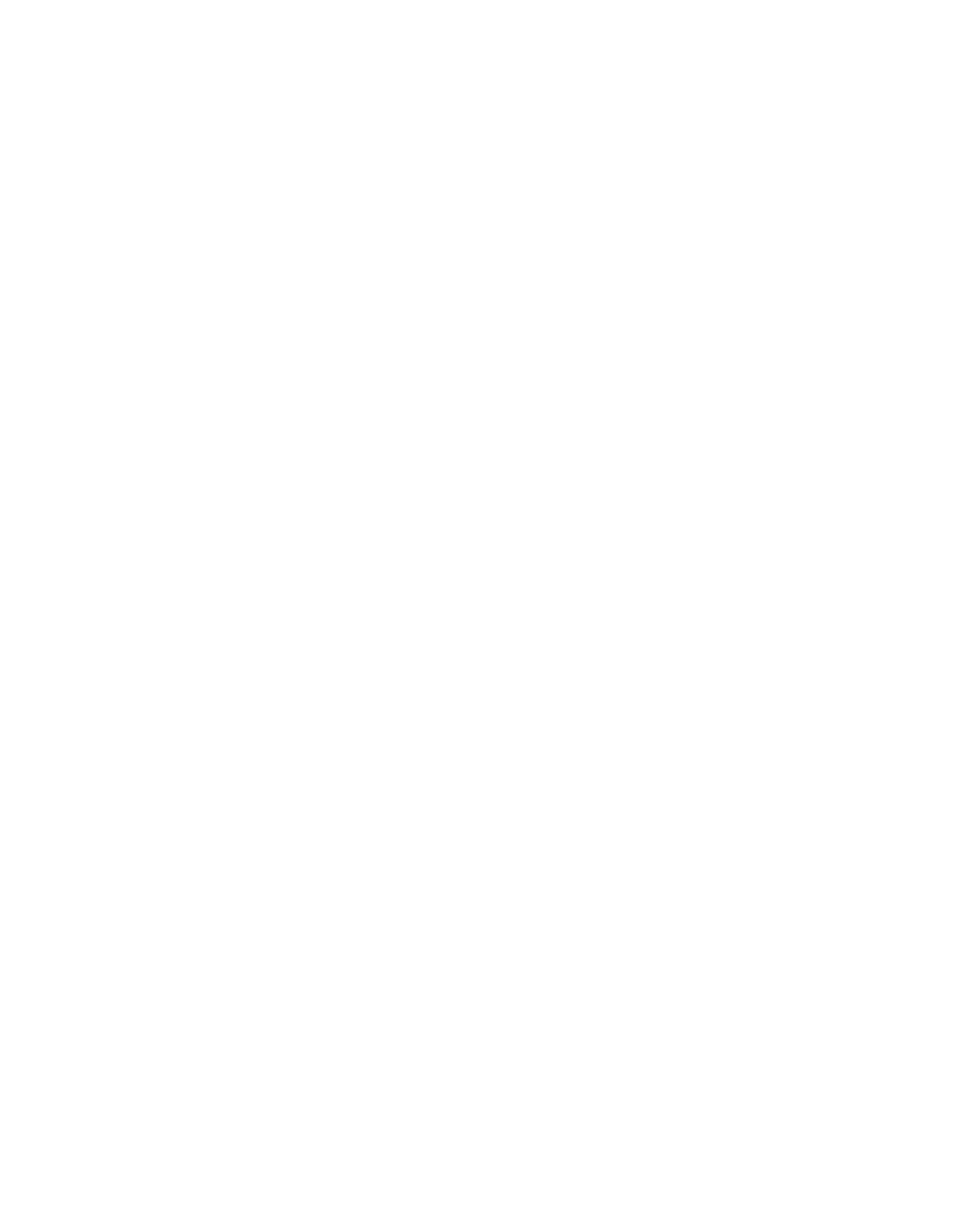# *GEMINI Adaptive Optics Program* **Gemini Adaptive Optics Group, 27 September 1999**

This document presents a brief overview of the reshaped Adaptive Optics (AO) Program for the GEMINI telescopes. This program includes both Mauna-Kea and Cerro Pachon AO facilities. We present a summary of the current status of the program, and introduce its proposed evolution. We also evaluate the impact on and adequacy with the instrument program.

# *Executive Summary*

The current AO program at GEMINI comprises *Altair*, a NGS/LGS adaptive optics system for the Mauna Kea Telescope. The construction of *Altair* is underway and proceeding well at the Hertzberg Institute for Astrophysics, Victoria, Canada. A request for proposal for a 10-20 watts sodium laser to be used with *Altair* on Mauna Kea is ready to be distributed.

The University of Hawaii's AO system, Hokupa'a, was installed on the telescope early June this year and delivered exquisite images for the MK telescope dedication. An upgrade to 85 elements is planned sometime in 2000. Hokupa'a will be available on the MK telescope until *Altair*'s commissioning in 2001.

After consultation with the GEMINI AO and science communities at an AO workshop held in Hilo in April '99, the GEMINI AO and instrumentation groups came up with a proposal for the Cerro Pachon AO facility capability. Motivated by the very strong competition with other observatories, the requirements of the science programs as laid in the Abingdon report and longer term issues such as competitiveness in the NGST era and technology development, a multi-conjugate adaptive optics system (MCAO) is proposed for CP as the key element in the GEMINI AO program. This system will basically deliver a uniform AO compensated image quality over a nearly 2 arcmin field of view, with on-axis performance of the order of or better than *Altair*'s. It is expected that this system, in conjunction with a well thought out instrumentation suite, will address a significant fraction of the NGST science programs 4 years prior to the NGST launch. As a result of the April CP forum and a request from the GEMINI board of directors, a feasibility study for the MCAO system has been carried out. This 60-page document addresses the science drivers of such an instrument, a theoretical analysis assessing performance, computing and control issues and includes a proof-of-concept optical and mechanical design and an early management plan, with schedule and cost. Because of its cost, the development of this MCAO system will have some impact on the instrumentation program. This is addressed in the feasibility study document (available on request or at ftp.gemini.edu, directory pub/Groups/AO/mcao.\*).

Following the success of Hokupa'a at GEMINI north, we propose to duplicate its upgraded version, Hokupa'a-85 actuators, for use at the Cerro Pachon telescope in the period from operational hand-over to the availability of the CP MCAO system in late 2003. Hokupa'a-85 would be coupled to a commercially available low-power sodium laser, which would provide the GEMINI science community with a 2+ year window of unchallenged capability in the southern hemisphere with a very adequate level of performance. Hokupa'a-CP would be a visitor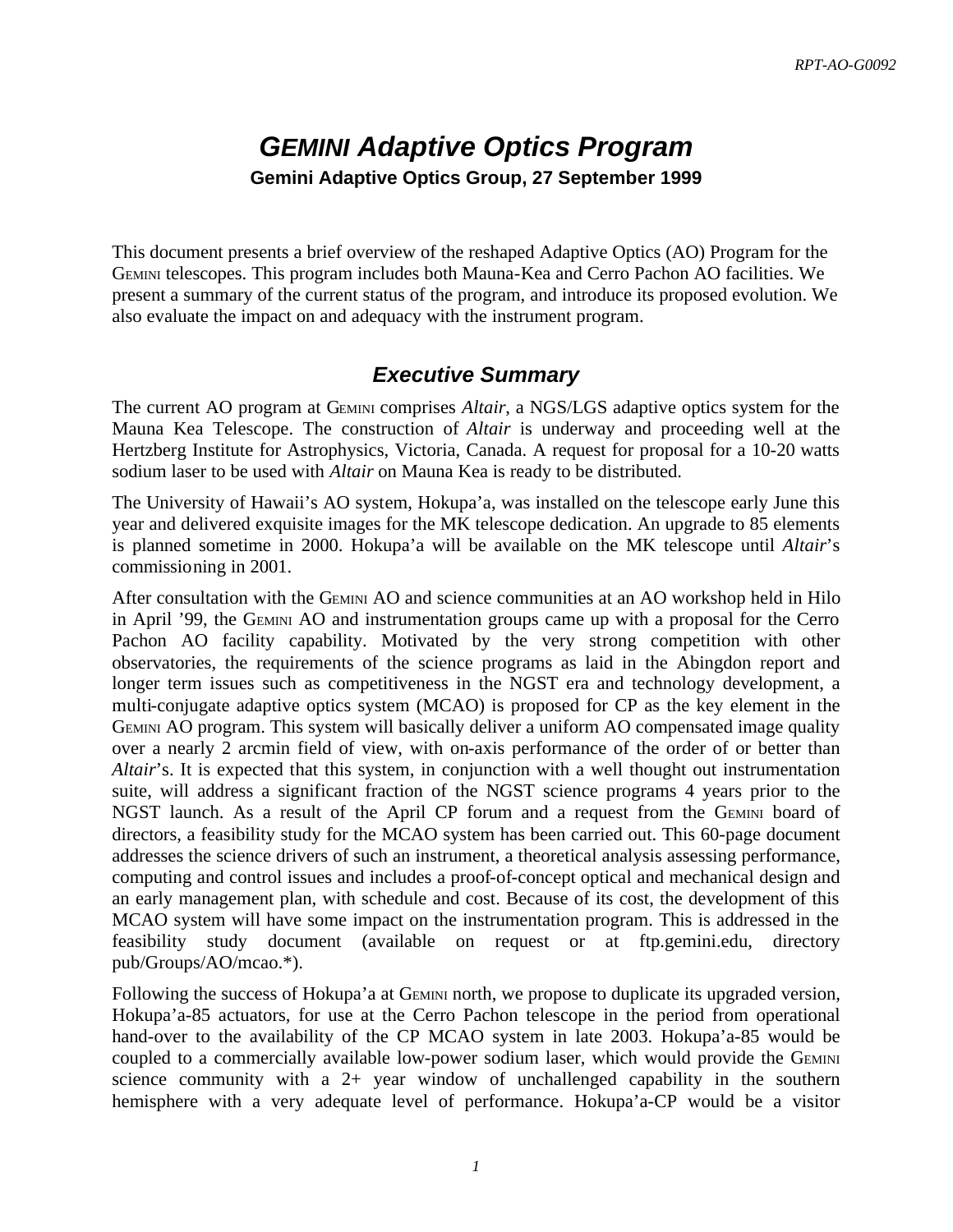instrument. The duplication of Hokupa'a-85 is dependent on the funding of a NSF proposal that was submitted by the UH-AO group in late August.

*We believe that the proposed program addresses most of the requirements of the GEMINI science mission, as defined in the top science requirements and the Abingdon science programs. It will put the GEMINI science community at the very forefront for several years, and will still be competitive (near IR spectroscopy) in the NGST era.*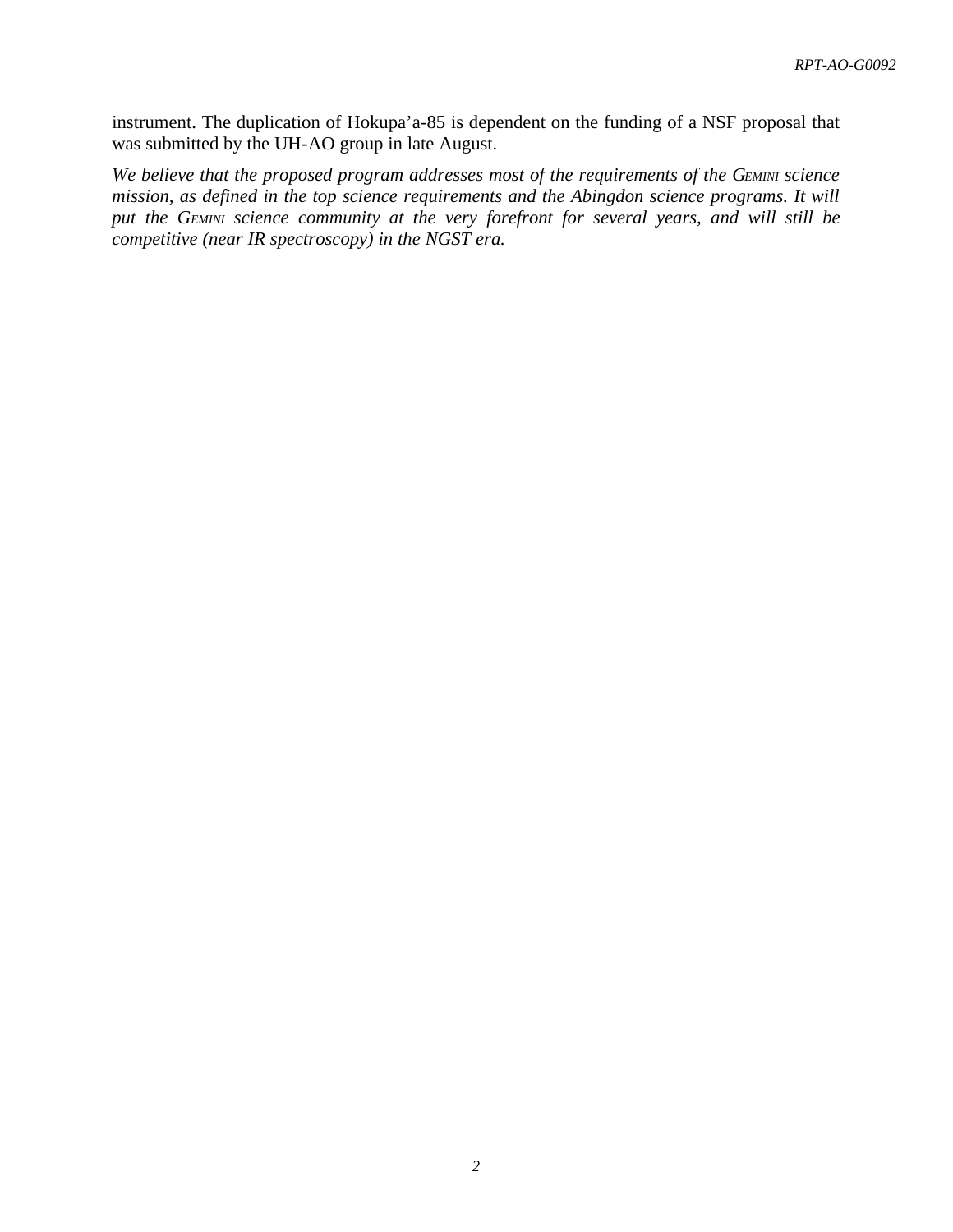# **1 Introduction and current status of AO at GEMINI**

Adaptive Optics has been a very high priority at GEMINI since the very beginning. "Outstanding image quality" is one of the key requirements, and AO has always been seen as the way to achieve this goal. The Abingdon report shows clearly that AO is needed for most of the science programs targeted by the GEMINI user's community. An AO program was outlined relatively early in the project, including provision for facility systems both at MK and CP.

#### **1.1** *Altair and Altair's Laser Guide Star*

*Altair.* Only the MK AO system has been defined in detail; it is the AO system Altair (ALTitude conjugated Adaptive optic system for the Infrared Red). The *Altair* contract was signed in 1997 with the DAO, Hertzberg Institute for Astrophysics, Victoria, Canada. *Altair* has passed successfully the conceptual design stage, preliminary design and critical design reviews (CDR in 02/1999), and is now being fabricated.

*Altair LGS retrofit.* The use of laser guide stars (LGSs) greatly increases the sky coverage of an AO system, and is necessary to address most of the science programs as defined in e.g. the Abingdon report. It was decided to fit *Altair* with a LGS. This encompasses upgrading *Altair*, specifically by building a LGS dedicated wavefront sensor (WFS) and various interfaces to the GEMINI-built LGS launch system. The *Altair* team has already started working on these issues. A contract will be signed shortly with HIA. The statement of work is already prepared and should be formalized within a few weeks. The Abingdon report recommended upgrading *Altair* to a LGS AO system, and this project has been approved as part of the ongoing instrumentation program.

*Altair's Laser.* Studies were made earlier this year at GEMINI to specify the *Altair* laser requirements. This resulted in a request for proposal to be released October 1st, 1999. Several vendors have already expressed interest in responding. The requirements in power for this laser vary from 7 to 21 watts, depending on the laser pulse format.

#### *1.2 Hokupa'a at MK*

Early 1998, the possibility arose to use the UH AO system Hokupa'a early after the MK telescope first light. This was motivated by an early access to an AO capability before the facility instrument *Altair* was available, and was also expected to be a very useful tool during telescope commissioning (it is). A memorandum of understanding was signed between UH and GEMINI in late 1998. Hokupa'a went through some modifications early this year to make it compatible with the F/16 input beam and the mechanical interface with the Instrument Support Structure (ISS). A new deformable mirror also was retrofitted. Hokupa'a was installed in late May, and obtained nearly diffraction images only days later, in time for the dedication. Some of these images are shown below. The performance is fully compatible with the expectations as derived from the numerical simulation codes available at both UH and GEMINI. AO compensated images with Strehl ratios of 15-30% and Full Width at Half Maximum (FWHM) of 70 to 100 milliarcsec were obtained regularly during the pre-dedication run, with seeing values of 0.7 to 1 arcsec. Hokupa'a is going to be upgraded next year to accommodate an 85 actuator deformable mirror and a 85 sub-aperture sensor. This will be done under the current Hokupa'a NSF grant and should have minimal impact on operation. The expected performance of the Hokupa'a-85 is given in the table 1 below. The quoted Strehl ratios include only the contribution of the atmospheric turbulence, as compensated by the AO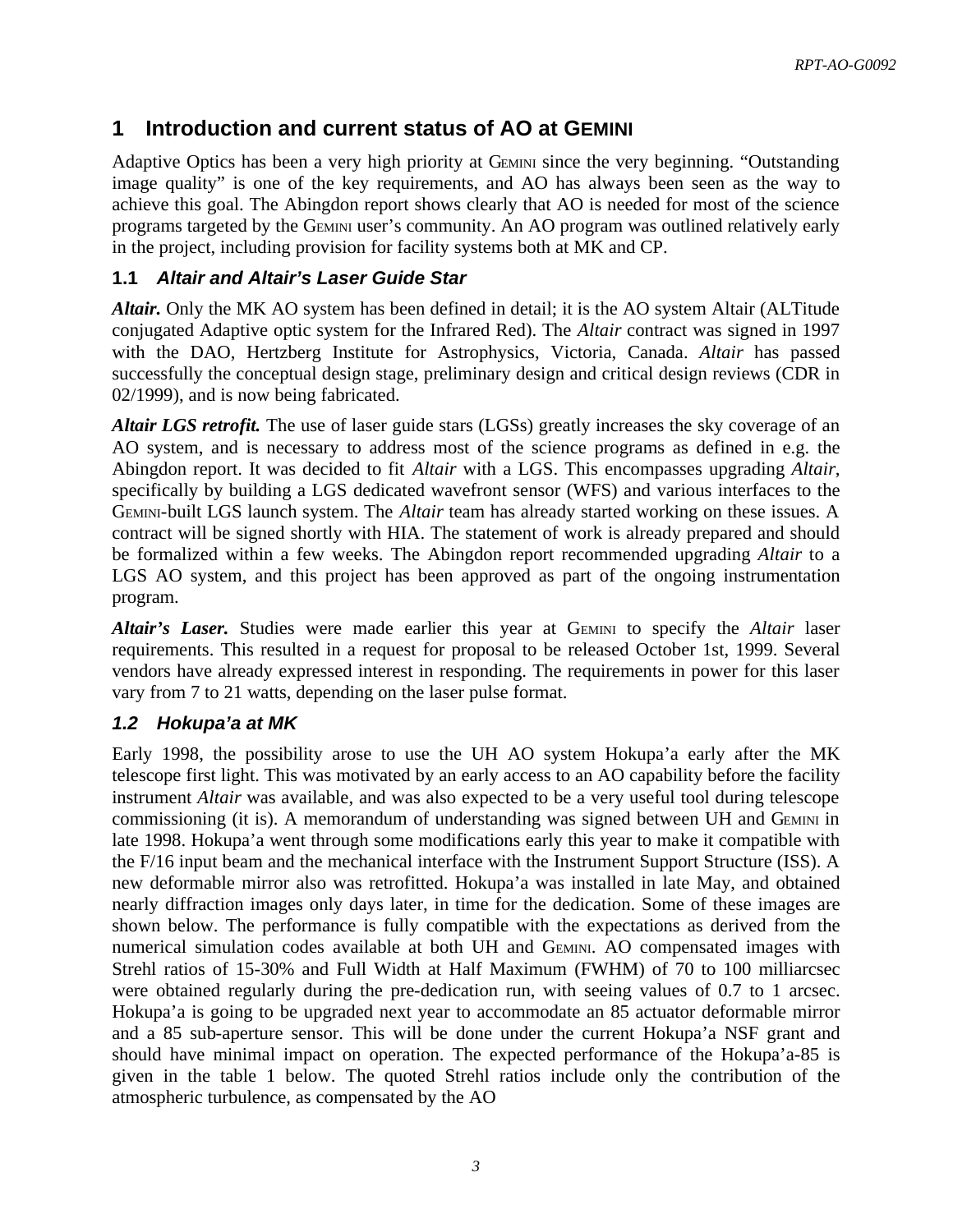| Seein<br>g | J band Strehl<br>ratio | K band Strehl<br>ratio |
|------------|------------------------|------------------------|
| $0.45$ "   | 50%                    | 80%                    |
| $0.65$ "   | 25%                    | 62%                    |

*Table 1: Expected performance of Hokupa'a-85 (AO only)*

system. It does not include residual static aberrations from the telescope or the instrument (e.g. the Quirc static aberrations currently reduce the Strehl ratio by about 40% in K band). Hokupa'a-85, with Quirc, will be available for use by the GEMINI communities during early operational use of GEMINI North, prior to arrival of *Altair*.



*Figure 1: The globular cluster NGC6934 imaged in the visible with the GEMINI acquisition camera (left), and with the Quirc IR camera and the UH-AO system Hokupa'a (right) is one example of the outstanding image quality already obtained at the Gemini telescope.*

#### *1.3 AO Resources at GEMINI*

The AO group at GEMINI has recently been substantially reinforced. It is now including Mark Chun (scientist in charge of MK AO operation and the MK LGS program), Céline d'Orgeville (engineer in charge of the laser developments and operations), Brent Ellerbroek (AO program manager) Ralf Flicker (PhD student) and Francois Rigaut (AO program scientist) as full time members. Corinne Boyer (software engineer), Jacques Sebag (system engineer), Jim Oschmann (GEMINI project manager, acting as optical designer and system engineer for AO), Chris Carter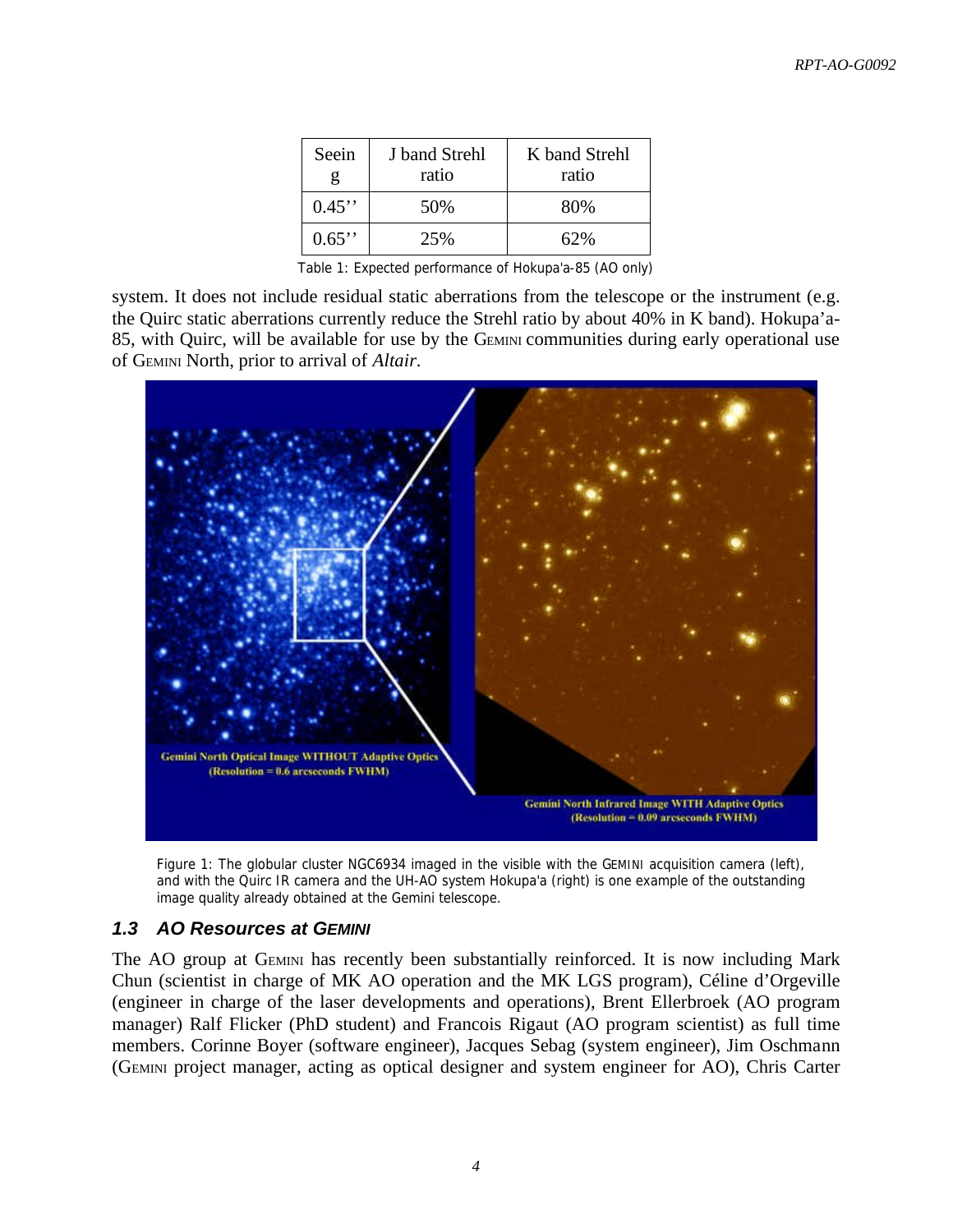(control engineer) and David Montgomery (mechanical engineer) have dedicated and/or will dedicate a significant fraction of their time to AO efforts.

# **2 Proposed AO Program**

# *2.1 Context*

High spatial resolution has been identified by most of the leading observatories as one of the master keys needed to answer the most important astrophysical questions in the next decades.

The European **VLT** has made major investments in AO, working in this field for more than 10 years (the instrument COME-ON has been in operation since 1989 at the ESO-La Silla 3.6-m telescope). The VLT-NAOS AO system commissioning on VLT-UT1 is planned for mid 2001 (14x14 sub-apertures Shack-Hartmann system). An integral field unit, with an integrated AO curvature system, is also planned for 2001, and a major effort is being devoted to medium order, interferometry-dedicated AO systems (2 of these are funded and in design phase). The ESO Laser Guide Star program has recently been delayed as a consequence of budgetary issues, but our understanding is that a LGS should be ready for use with NAOS in 2003.

The **Keck** observatory has also adopted a rather aggressive approach to AO. Their AO program began in 1994 and since December'98, within the first night of operation, Keck has had a working high order AO system (20x20 sub-apertures Shack-Hartmann) on Keck-II. They have funding for a second system to be installed on Keck-I. Although not yet fully optimized for automated nighttime use atop Mauna Kea, a laser has been at Keck for the last 10 months. This laser could be used on the telescope in conjunction with their AO system in several months.

**Subaru** also has an AO program, although more modest that VLT's or Keck's. The Subaru AO system, a 37-actuator curvature-based system, has already been tested on a telescope in Japan and installation on the 8-m telescope is planned for around the end of this year.

# *2.2 The April'99 Cerro Pachon AO Workshop*

Although a budget is allocated to it, the CP AO facility is not yet defined. To take advantage of the community expertise, GEMINI organized a workshop on the CP AO facility system, held in April 1999 at the GEMINI headquarters. Members from the international AO community and GEMINI science community were invited to participate and present their thoughts/proposals for the CP AO facility. The response was overwhelming, with around 40 participants. A significant number of attendants were interested in participating in the subsystem design/fabrication, but no group proposed to design the entire system.

As the end of this workshop, a review panel formulated recommendations to the director of the IGPO on how to proceed for the CP AO facility. The review panel members were Mark Chun (IGPO), Roberto Ragazzoni (Padova Observatory), Francois Rigaut (IGPO-Chair), Chris Shelton (Keck), Doug Simons (IGPO), and Peter Wizinowich (Keck). The recommendations are as follows:

1. The IGPO should develop a strategy for its overall adaptive optics program, which satisfies the GEMINI community. Timing of the program, staff resources, and cost must be addressed. The RP also notes that the experience gained with the *Altair* AO and Hokupa'a teams are valuable to the overall program and should be folded into the planning.

2. The Project should conduct a significant but time-limited study of a multiconjugate adaptive optics system for Cerro Pachon. This would provide an exciting advancement in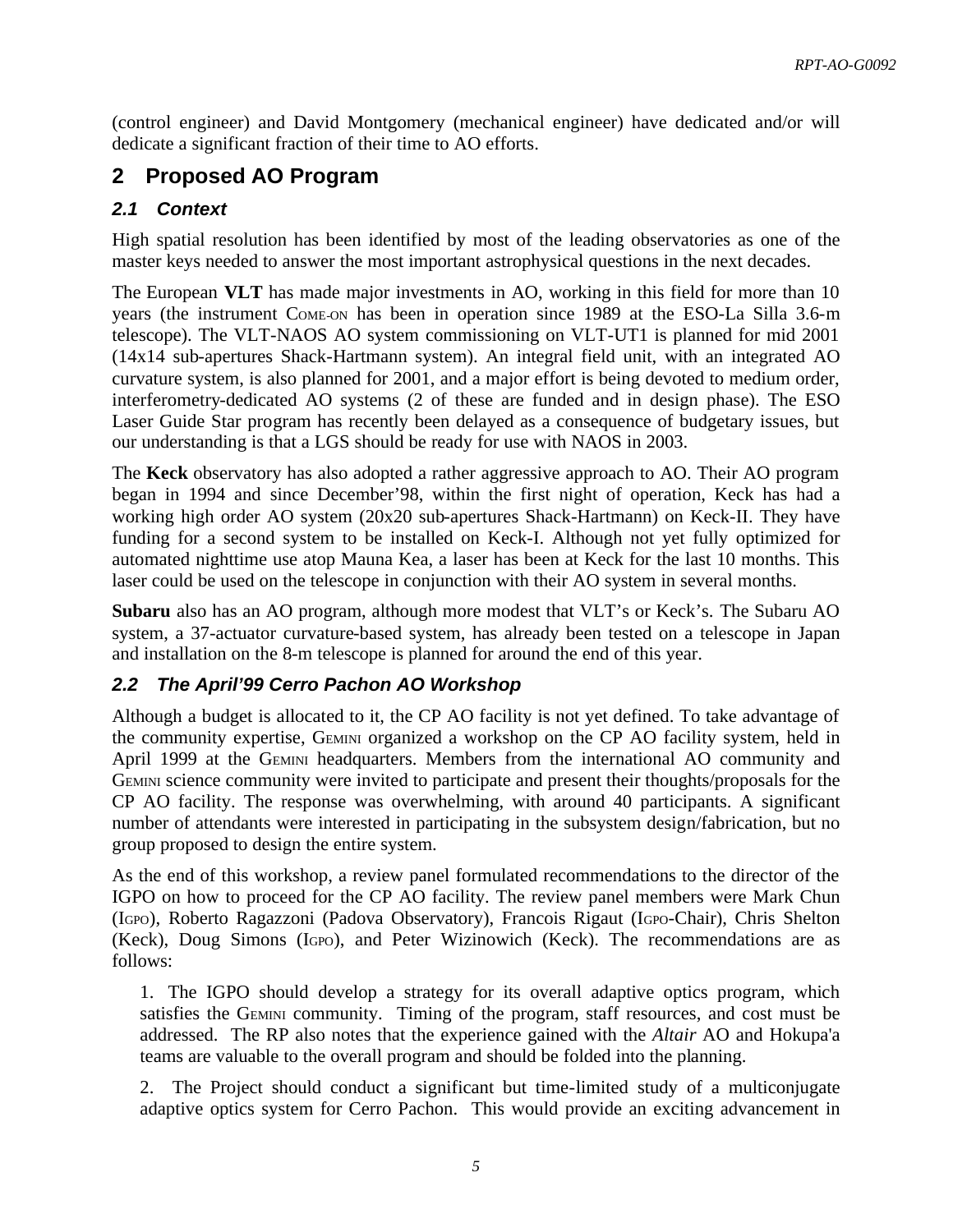capabilities but implementing the system should be conditional on "filling" the AO gap on GEMINI-South and addressing the requirements of the coronagraphic imager. The study should address the theoretical analysis, science drivers, technical challenges, systems engineering, and programmatic of such an AO system. With the development of a plan, the RP recommends that GEMINI adopt as aggressive a schedule as possible to bring this capability to the community.

3. The IGPO should lead the conceptual design program of the GEMINI-South AO system, including defining the allocation of subsystems across the GEMINI Community.

4. In light of the proposals presented for turnkey laser systems, the RP recommends that the IGPO explore with Lite Cycles the manufacture of a Sum Frequency laser. To reduce cost and risk for the laser, procurement through a consortium should be explored, including Keck, and possibly other groups if they can participate on time scales which are consistent with GEMINI's schedule for laser deployment.

5. The project should avoid relying on major technological developments such as MEMs, liquid crystals, and other 'advanced' DMs for the CP AOS.

The IGPO has released an open request for proposals for a laser system for the Mauna Kea Laser Guide Star system and is currently pursuing ways to implement well-engineered facility-class laser systems.

# *2.3 The Proposed AO Program*

Figure 2 present a summary of the proposed AO program. *Altair*, the 10WLGS (*aka* MKLGS or *Altair*'s LGS) and MK-Hokupa'a have been described above in section 1. The additional elements of the proposed AO program includes the facility system for Cerro Pachon to be ready end of 2003 and a duplicate of Hokupa'a, to be used at Cerro Pachon from 2001 until the commissioning of the above mentioned facility system.

#### 2.3.1 A Multi-Conjugate Adaptive Optics System for Cerro Pachon

Following the recommendations of the April'99 CP workshop review panel and a request from the GEMINI board of directors, a feasibility study for the multi-conjugate AO (MCAO) has been done at IGPO. This feasibility study discusses the rationale of building such a system, viewed in context. It presently includes a sub-sample of the science case, theoretical analysis of MCAO control, numerical simulation assessment of the performance, engineering feasibility, a proof-ofconcept optical and mechanical layout, assessment of the computing issues and a management plan including schedule and resource needs. At the conclusion of this feasibility study, we have identified no fundamental, theoretical or technological limit that would prevent implementing a MCAO system. This study is available at the GEMINI ftp site (ftp.gemini.edu, in pub/Groups/AO as mcao.\*). We refer the reader to this feasibility study for more details on the MCAO system. We give here only a short summary of the discussions in the feasibility study.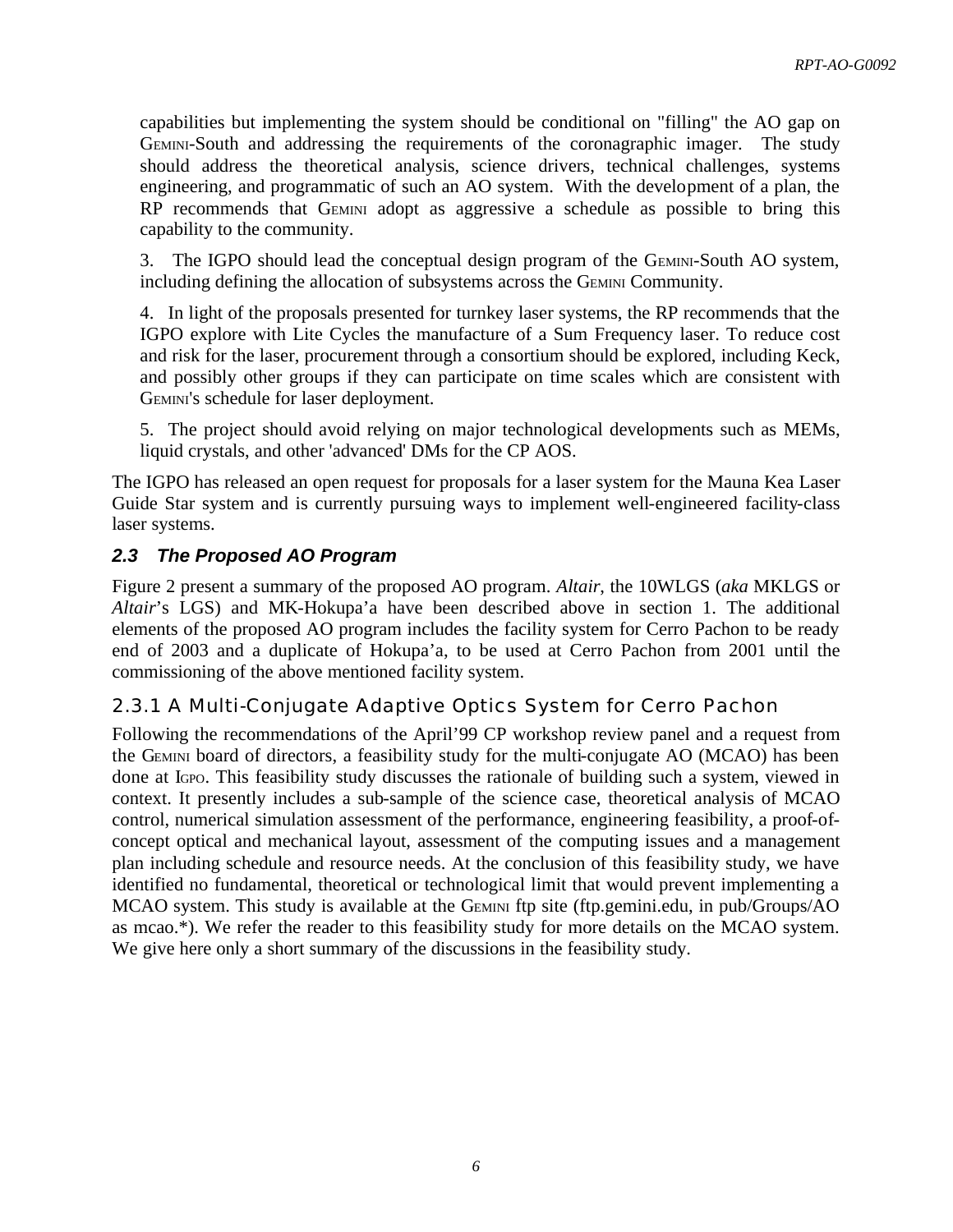

*Figure 2: Layout of the AO program at MK and CP. White bands correspond to off-telescope work (design, manufacturing, integration and tests), darker bands correspond to the commissioning period and general availability to the community. The stars mark the installation on the telescope*

# *2.3.1.1 Proposed MCAO system*

We propose to build a high performance, 2 arc minutes field-of-view AO system with uniform PSF quality over the entire field-of-view.

The principles of MCAO are described in some details in the feasibility study. The basic idea is to compensate for the turbulence in a 3-dimensional fashion, by having several deformable mirrors conjugated to different altitudes, instead of the single ground-conjugated deformable mirror in classical/existing AO systems. By using this technique, MCAO is able to reach on-axis NGS AO type performance, with a uniform PSF, over 1-2+ arcmin field of view.

The basic advantages of an MCAO system with respect to more conventional NGS or LGS systems are:

- Increased sky coverage (approximately 50%) w/ respect to a NGS system (50-500x)
- Increased performance on axis w/ respect to a LGS system because the cone effect is corrected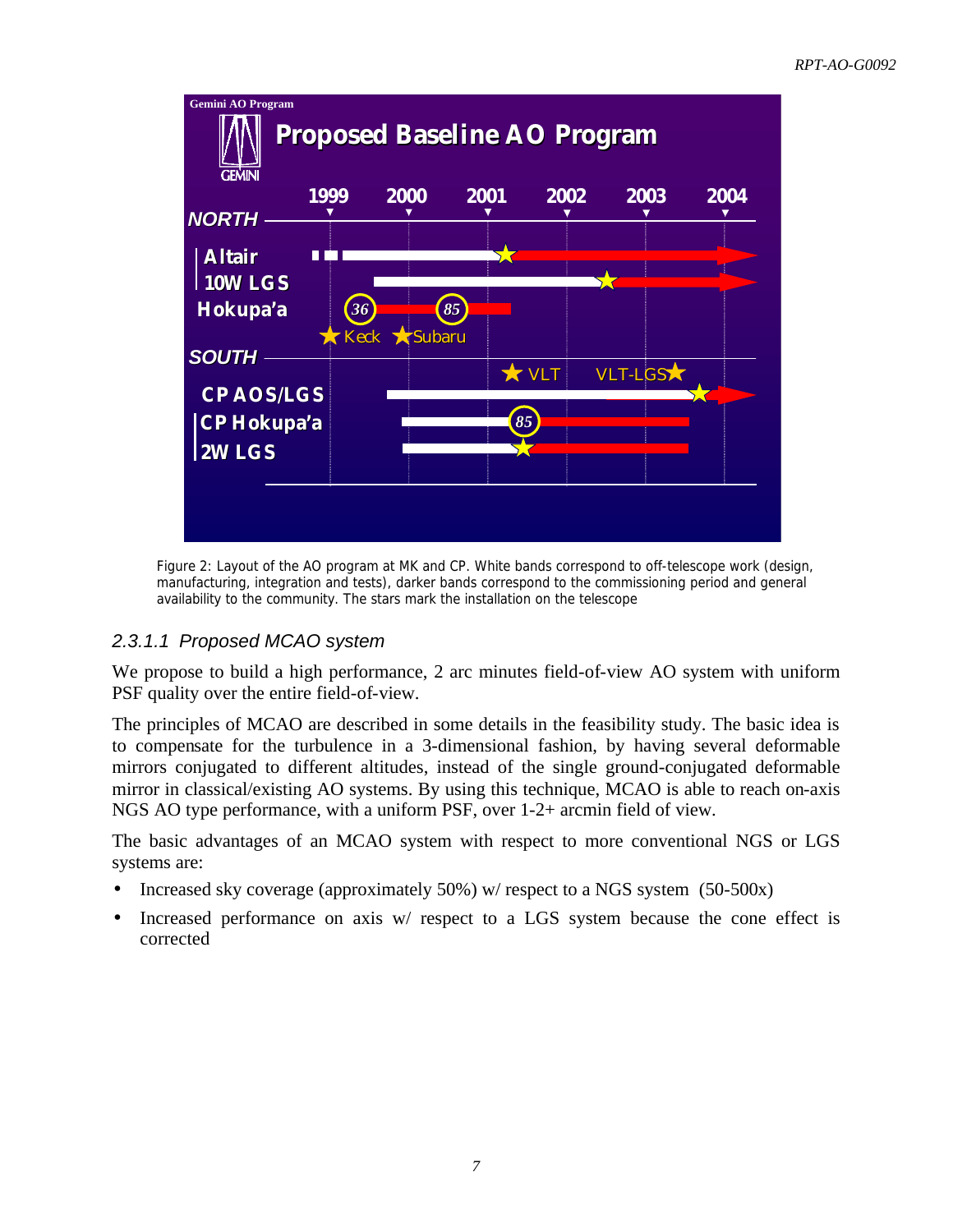- Increased field of view with uniform PSF compared to both NGS and conventional LGS systems
- Uniform PSF across the field of view, which renders the data reduction much easier, accurate and stable

#### *2.3.1.2 Rationale*

- *MCAO enables NGST-type science 4 years prior to the NGST launch.* By providing a uniform, diffraction limited image quality, GEMINI+MCAO will address part of the NGST science programs.
- *MCAO prepares GEMINI for the NGST era*. NGST will dramatically outperform ground-based telescopes in IR wavelengths  $(\lambda \ge 2.5 \mu m)$  due to the decrease in sky brightness. However, at near-infrared wavelengths, groundbased observatories remain competitive when working at resolutions sufficient to work between OH lines (see Gillett and Mountain, 1998, or Feasibility study figure 1.3). In this regime, GEMINI can with MCAO exploit the diffractionlimited resolutions over a similar field size as NGST with a multi-object spectrograph
- *MCAO provides a natural intermediate step between current ground based facilities and MAXAT type telescopes*. The latter need very high order multiconjugate AO systems. The GEMINI MCAO will prove the concept and allow smoother transition into the MAXAT era.

#### *2.3.1.3 Engineering feasibility*

Implementing a MCAO system is more complex than a conventional AO system. However, for an 8-m class telescope all the required technologies are available except the laser systems. The minimum requirements for each laser are no greater than those for the MK-LGS laser system for *Altair*. The principal difficulties are the opto-mechanical design, the implementation of multiple laser guide stars, and the controls. With appropriate design trades these issues can be overcome. Our feasibility study presents a proof-of-concept optomechanical design only slightly more complex than *Altair*, a simple laser launch configuration, and a control system with requirements similar to current high-



*Figure 3: An example of NGS MCAO capability. Simulated stellar field with 320 stars, showed without AO, with a classical single guide star/deformable mirror AO and with a 2 deformable mirror/5 guide star MCAO. The wavefront sensors have 8x8 subapertures. The field of view is 165 arcsec on the side, the wavelength is 2.1 micron. The telescope aperture is 8-m. The natural seeing is 0.7 arcsec at 550 nm. Note that each star has been blown up by*  15x to be able to better see the PSF variations. Because of this, the crowding looks worse than it actually is *(especially on the No-AO image). The guide stars are not shown on these images, but their positions are marked by crosses.*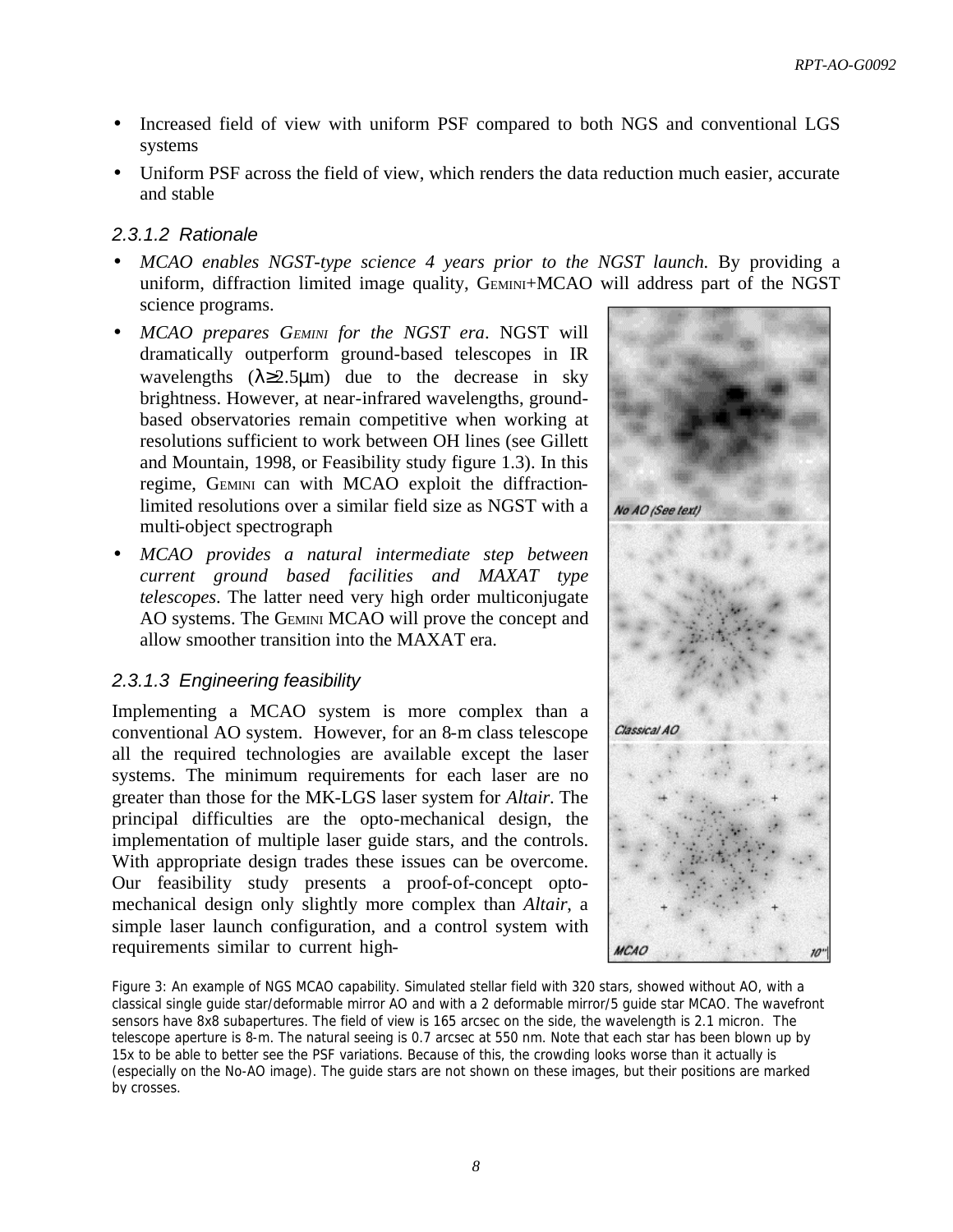order AO systems. For example, a MCAO system with 3 deformable mirrors of order 12x12, 14x14, and 16x16 can be fit into the current GEMINI space requirements, driven with commercially available processor electronics and would require four laser guide stars sensed with a single, 128x128 pixel low-noise CCD detector.

#### *2.3.1.4 Baseline instrument*

To take advantage of the image quality and field of view delivered by MCAO and address most effectively the science programs defined in the Abingdon report, three classes of instruments can be defined:

- 2 arcmin field-of-view IRMOS. Potential gains for an optimized instrument are (a) increased slit throughput and/or reduced sky background, (b) increased spectral resolution and (c) increased spatial resolution. By adopting the feasibility study F/30 MCAO output F ratio, the likely designs of the near term capability CP IRMOS (IRIS-2g/Flamingo-II) can exploit these gains, with little modifications.
- A wide field, well sampled IR imager (2Kx2K would probably be a minimum, providing a 30''x30'' field of view)
- A deployable IFU IRMOS capability

The near term IRMOS is currently part of the ongoing instrument program as IRIS-2g/Flamingo-II. The wide field imager is not. A deployable IFU IRMOS is part of the ongoing instrumentation program, but is not planned to be offered before 2005-2006.

### 2.3.2 Hokupa'a-85+LGS at Cerro Pachon

The VLT-NAOS should be on the telescope by 2001. GEMINI or its partners can not develop a facility system for CP by that time. Even simple duplication of the *Altair* system could not come on line before 2002 at the earliest. To fill this gap, and exploit the success of Hokupa'a at GEMINI north, we propose to duplicate its upgraded version, Hokupa'a-85, for use at the Cerro Pachon telescope in the period from operational hand-over to the availability of the CP AO facility system (MCAO, late 2003). This interim AO system, coupled to a commercially available lowpower sodium laser, would provide the GEMINI science community with a 2+ year window of unchallenged capability (AO+LGS) in the southern hemisphere with a very adequate level of performance. Hokupa'a-CP is a visitor instrument. The duplication of Hokupa'a-85 depends on funding of a NSF proposal that was submitted by the UH-AO group in late August. This is a resource effective approach to a significant gain in capability.

# 2.3.3 Recommendations of the GEMINI Instrument Forum (September 1999)

The latter state as follow:

"Multi-conjugate adaptive optics offers a unique opportunity for GEMINI to be ahead of the competition in 2004: Diffraction-limited IR operation over a 2 arcmin field. This is not without risk and will have a big impact on the IDF/FDF as presently conceived.

The Forum recommends proceeding with AO program as presented (LGS upgrade for *Altair*, Hokupa'a, CP HK-85+LGS, MCAO) up to CoDR for the MCAO. By going forward with the AO program as presented, we recognize that we are over committing funds if no other changes are made to the IDF/FDF.